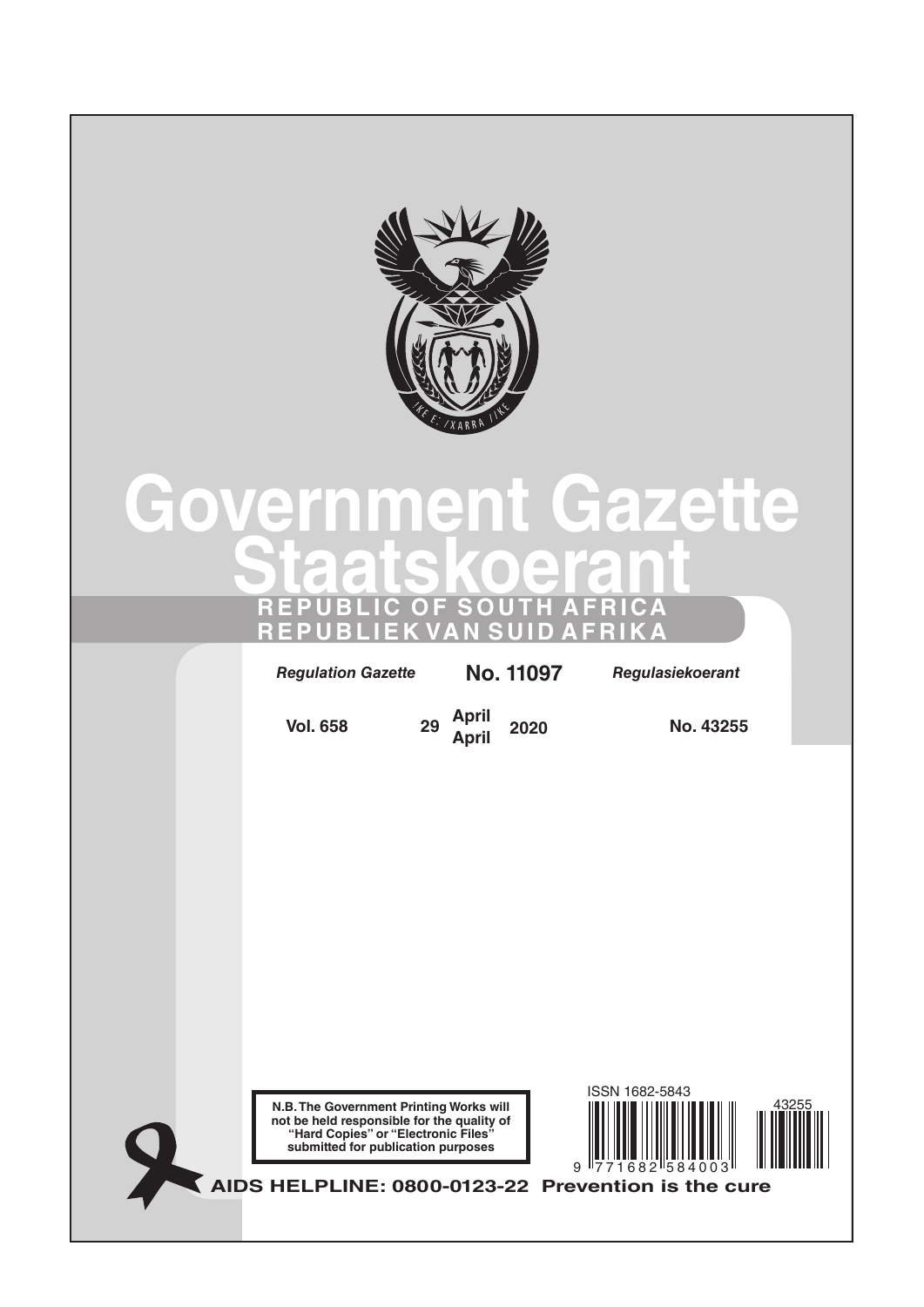## **IMPORTANT NOTICE:**

**The GovernmenT PrinTinG Works Will noT be held resPonsible for any errors ThaT miGhT occur due To The submission of incomPleTe / incorrecT / illeGible coPy.**

**no fuTure queries Will be handled in connecTion WiTh The above.**

#### **Contents**

*Page Gazette No. No. No.*

### Government Notices • Goewermentskennisgewings

**Higher Education and Training, Department of/ Hoër Onderwys en Opleiding, Departement van**

| R. 478 | Disaster Management Act (57/2002): Amendment of the Directions issued in terms of Regulation 10 (8) of the |       |     |
|--------|------------------------------------------------------------------------------------------------------------|-------|-----|
|        | Regulations made under Section 27 (2) of the Act, measures to prevent and Combat the Spread of Covid-19    | 43255 | - 3 |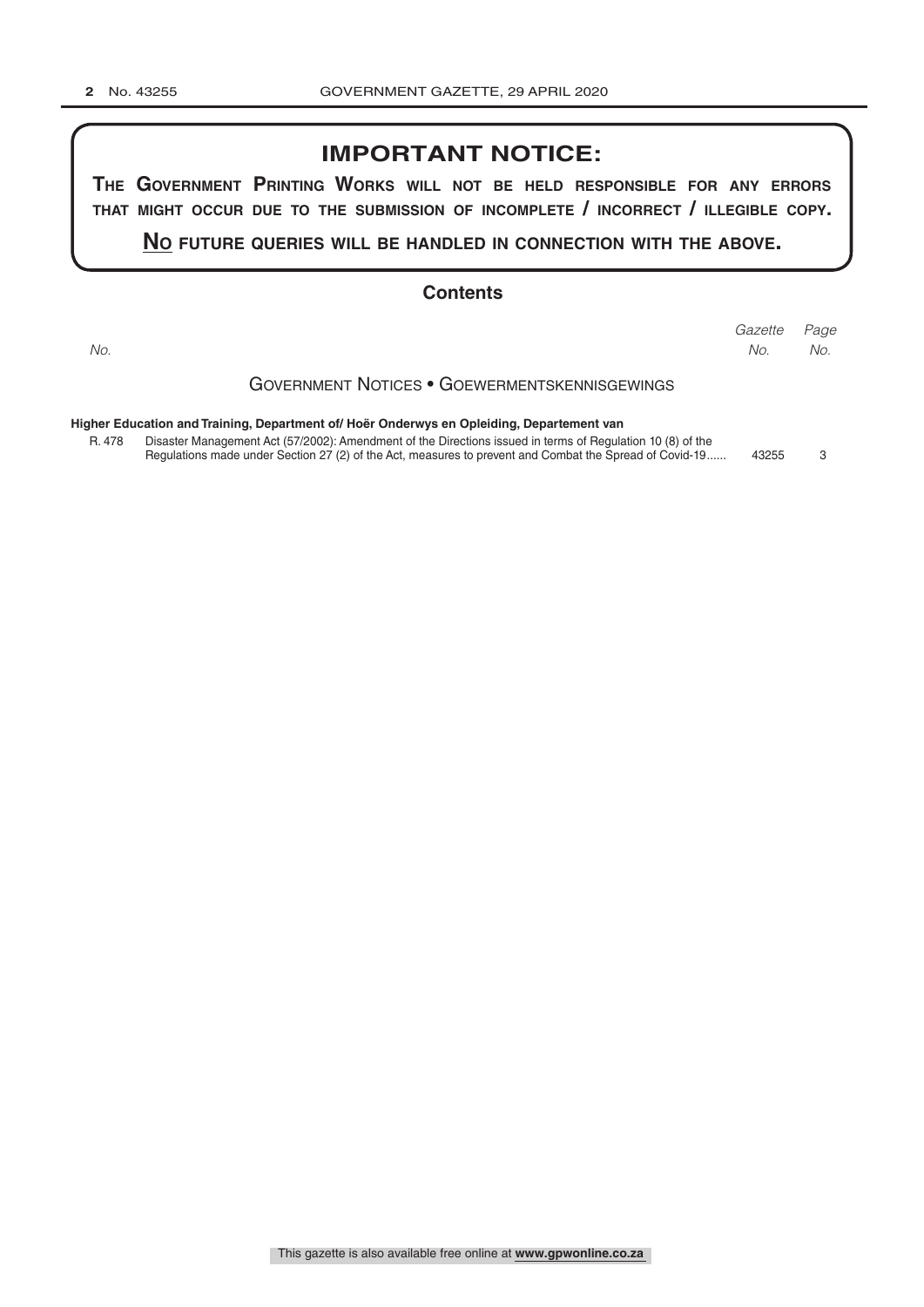## Government Notices • Goewermentskennisgewings

#### **DEPARTMENT OF HIGHER EDUCATION AND TRAINING**

 $\mathcal{L}$ department of higher experiment of  $\mathcal{L}$ department  $\mathcal{L}$ department of  $\mathcal{L}$ department of  $\mathcal{L}$ **NO. R. 478 29 APRIL 2020**

## DEPARTMENT OF SCIENCE AND INNOVATION

# AMENDMENT OF THE DIRECTIONS ISSUED IN TERMS OF REGULATION 10(8) OF THE REGULATIONS MADE UNDER SECTION 27(2) OF THE DISASTER MANAGEMENT ACT, 2002 (ACT NO. 57 OF 2002): MEASURES TO PREVENT AND COMBAT THE SPREAD OF COVID -19

I, Dr BE Nzimande, Minister of Higher Education, Science and Innovation, in terms of regulation 10(8) of the Regulations issued in terms of the Disaster Management Act, No. 57 of 2002, hereby amend the Directions published under Government Notice No. 468 in Government Gazette No. 43237 of 17 April 2020 as follows:

#### The purpose of the directions is amended as follows:

The purpose of the directions is to:

- a) prescribe temporary measures to manage the impact of the Covid-19 lockdown on the functionality of institutions in the higher education and training, and science, technology and innovation sectors.
- b) ensure the procurement and delivery of essential goods and services for institutions in the higher education and training, and science, technology and innovation sectors.

Direction 4 is hereby amended by the substitution with the following Direction:

4. Directions relating to Essential Goods and Services for institutions in the higher education and training, and science, technology and innovation sectors

The following are designated as essential goods and essential services:

- a) Information and Communication Technology devices (such as desktops, laptops, modems and other devices) for education purposes.
- b) Gases, liquids and chemicals used in the preservation of biological samples and maintenance of equipment and machinery.
- c) Animal feed for laboratory and farm animals.
- d) Printed materials to support learning and teaching, which may include textbooks, printed learning materials in other forms, and electronic devices with learning materials.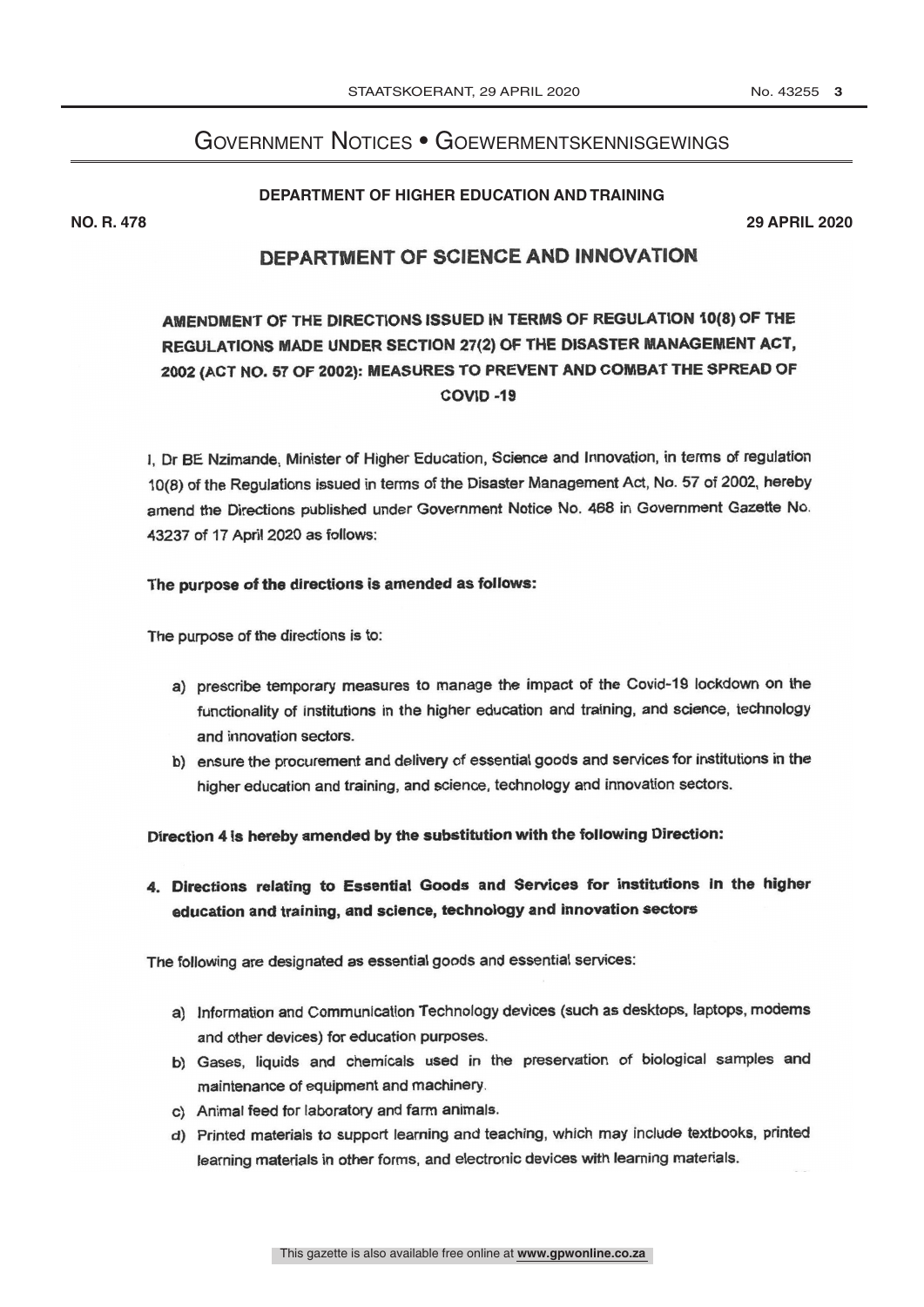- e) Stationery products needed to support teaching and learning.
- f) Raw materials and technical products used in research and development and the manufacture of products supporting the response to COVID-19.
- g) Production of radio -pharmaceutical products, radioactive isotopes and devices that are used in the nuclear medicine industry for diagnostic and therapeutic medical procedures. Included in this category is the production and distribution of:
	- i. Sr-82 used for the preparation of 82Sr/82Rb generators for myocardial perfusion PET imaging, and
	- ii. Ge-68/Ga-68 generator used for the PET diagnosis of neuroendocrine tumours.

The transport of such goods between suppliers, institutions and students in the higher education and training, and science, technology and innovation sectors is declared an essential service.

This Amendment Notice comes into effect on the date of publication in the Government Gazette.

Dr BE Nzimande, MP

Minister of Higher Education, Science and Innovation

Date: 2004 2020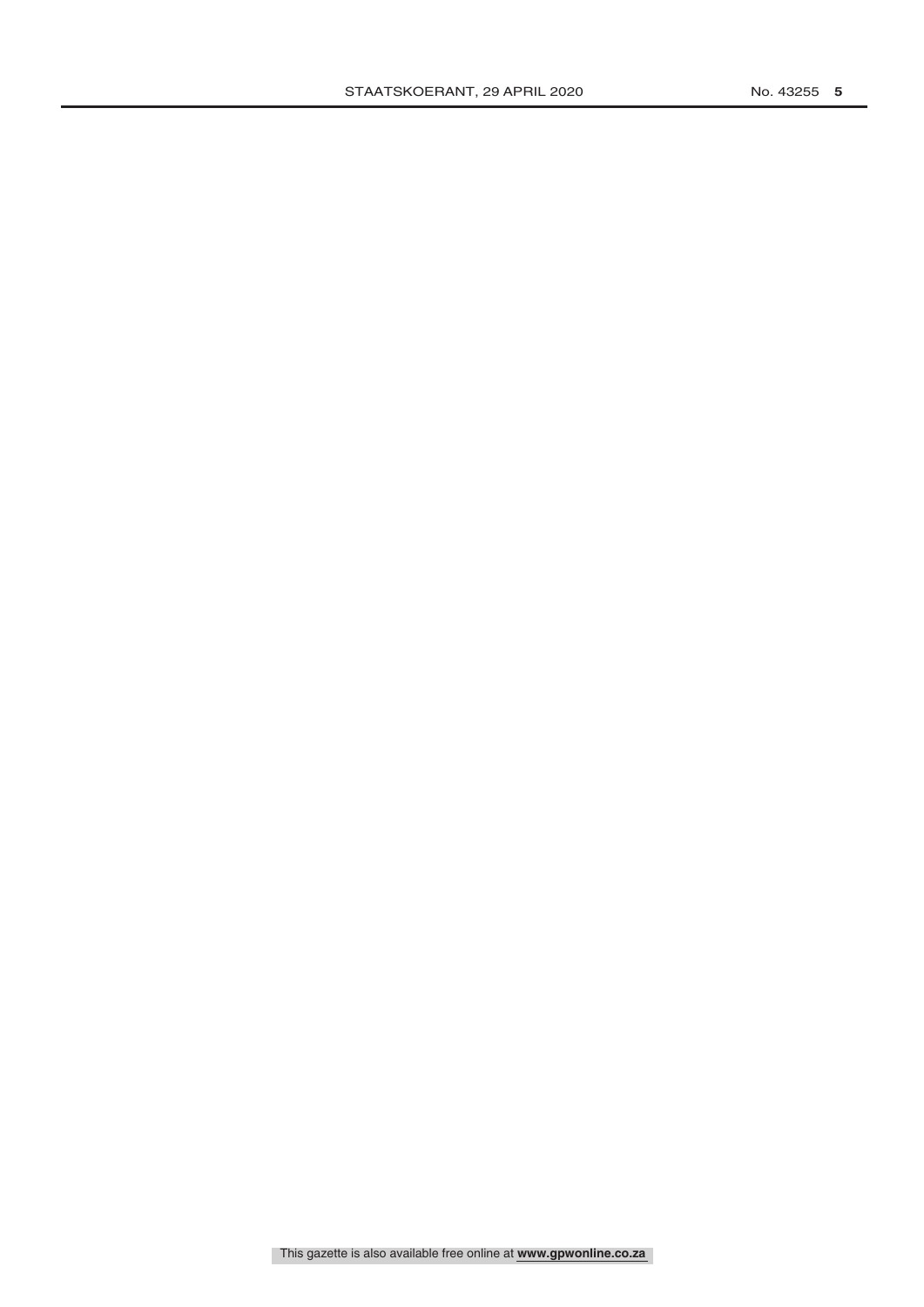This gazette is also available free online at **www.gpwonline.co.za**